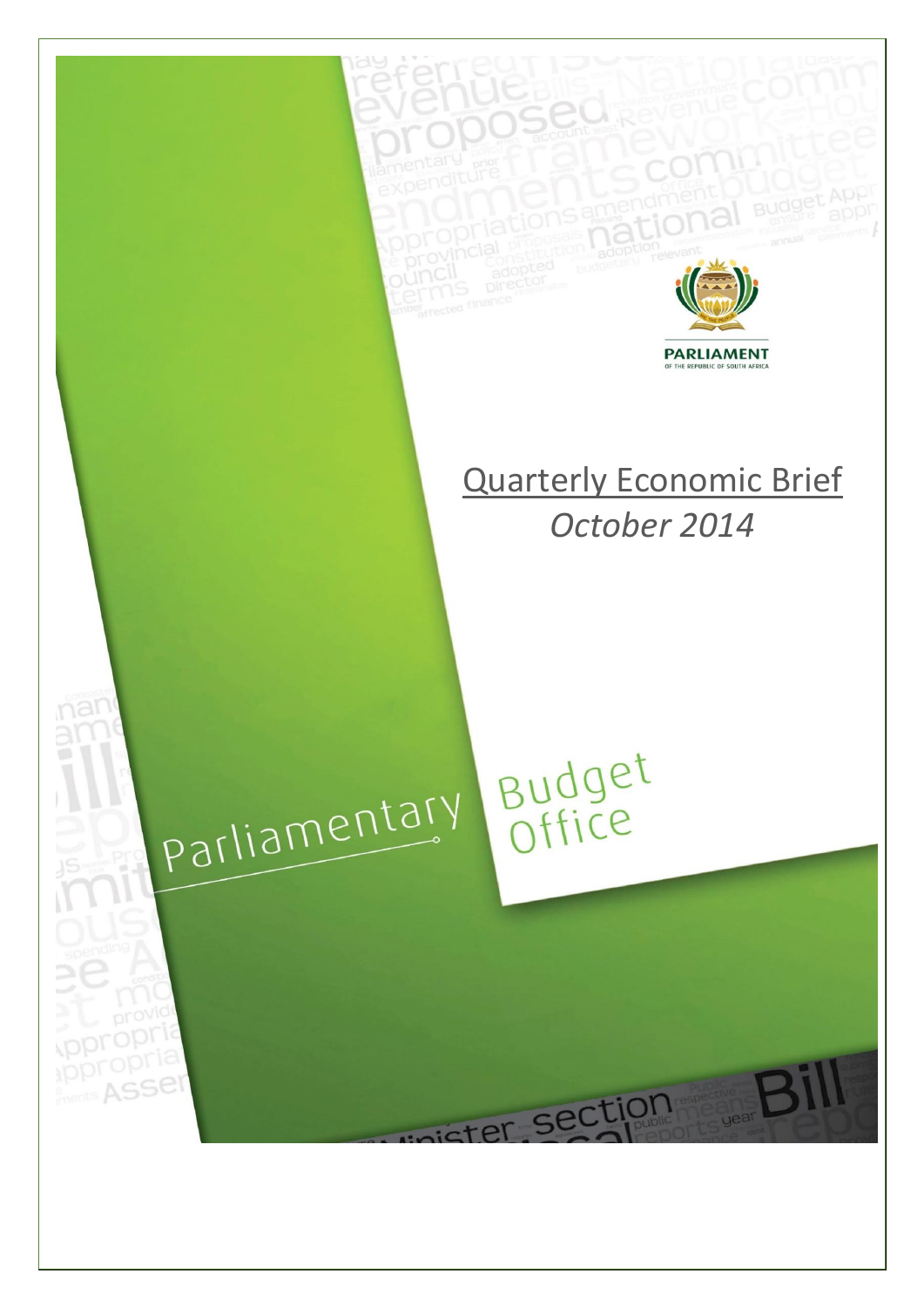The Parliamentary Budget Office (PBO) has been established in terms of the Money Bills Amendment Procedure and Related Matters Act, 2009 (Act no. 9 of 2009). The main objective of the PBO is to provide independent, objective and professional advice and analysis to Parliament on matters related to the budget and other money Bills. The PBO supports the implementation of the Act by undertaking research and analysis for the finance and appropriations committees.

Director: Prof Mohammed Jahed Contributing authors: Rashaad Amra (ed), Brandon Ellse Enquiries: ramra@parliament.gov.za

### **Growth**

The first half of 2014 saw the global economic recovery remain uneven and fragile. Key global developments affecting the South African economy over the period included signs of a recovery in the US economy, a slowdown in China, stagnating growth in Europe, and lower overall commodity prices.

#### *Figure 1: Quarterly economic performance*



South Africa's economy grew marginally by 0.6 per cent in the second quarter of 2014, compared to the first quarter, where it contracted by 0.6 per cent. The marginal growth recorded for the second quarter meant that the country avoided a technical recession – defined as two consecutive quarters of contraction (negative growth). In the first half of 2014, the South African economy grew by 1.3 per cent compared to the first half of 2013.

On a quarterly basis, declining output was observed in 4 of the 10 sectors for the second quarter of 2014, declining sectors include mining (-9.4%), manufacturing (-2.14%), retail (-0.16%) and electricity, gas and water (-0.65%).

The 9.4 per cent second quarter contraction in the mining sector, follows a larger contraction of 24.7 per cent recorded in the first quarter. This was largely due to the five month labour strike in the platinum sector which started on the 23<sup>rd</sup> of January. Industry has estimated the loss in platinum output due to the strike to be 424 000 ounces – almost 20 per cent of annual production.

As mining has strong backward and forward linkages with the manufacturing sector, the prolonged platinum mining strike is likely to have affected output in the manufacturing sector, which recorded a decline in output of 2.14 per cent.

In contrast, the agricultural sector experienced strong second quarter growth of 4.9 per cent compared to the previous quarter. This reflects growth in crop production especially in maize - which was estimated to be more than 20 per cent higher than the previous year.

South Africa's poor economic performance and outlook and its impact on the fiscus, prompted ratings agencies S&P and Fitch to downgrade the country's sovereign credit rating in June 2014. S&P reduced South Africa's sovereign credit rating to BBB – with a stable outlook – whilst Fitch revised their outlook from stable to negative suggesting that a further downgrade in the future is possible.

# **Employment**

Statistics South Africa estimates the official unemployment rate at 25.5 per cent in its Quarterly Labour Force Survey - a nationally representative household survey- for the second quarter of 2014. Using the broad definition of unemployment – which counts discouraged job-seekers amongst the unemployed – unemployment is estimated to be 37.4 per cent.

#### *Table 1: Key labour statistics*

|                                                               | 20 2013 | <b>2Q 2014</b> | Change  |  |
|---------------------------------------------------------------|---------|----------------|---------|--|
| Labour force ('000s)                                          | 19663   | 20248          | 3.0%    |  |
| Employed                                                      | 14692   | 15094          | 2.7%    |  |
| Unemploymed - official                                        | 4972    | 5154           | 3.7%    |  |
| Unemployed - broad                                            | 7397    | 7573           | 2.4%    |  |
| Not economically active ('000s)                               | 15049   | 15084          | 0.2%    |  |
| Discouraged job-seekers                                       | 2425    | 2419           | $-0.2%$ |  |
| Other (not economically active)                               | 12624   | 12665          | 0.3%    |  |
| <b>Rates</b>                                                  |         |                |         |  |
| Official unemployment rate (narrow)                           | 25.3%   | 25.5%          | 0.2%    |  |
| Broad unemployment rate*                                      | 37.6%   | 37.4%          | $-0.2%$ |  |
| *The broad unemployment rate includes discouraged job seekers |         |                |         |  |
| Data: Quarterly Labour Force Survey, Stats SA                 |         |                |         |  |

Whilst there has been an increase in the number of people employed, this has roughly kept up with the increase in the labour force. The Quarterly Labour Force Survey (QLFS), and the Quarterly Employment Survey (QES) – a firm level survey, for the second quarter of 2014, both estimate a 2.7 per cent increase in the total number of people employed between 2013 and 2014.

Although there has not been a significant change in overall levels of unemployment, it is important to note the changes in the composition of employment.

Both the QES and QLFS indicate a notable increase in government employment, and a decline in employment in the rest of the economy. According to the QLFS, agricultural employment decreased by almost 10 per cent (73 000) since 2013, whilst the manufacturing sector shed 5 per cent (93 000) of its jobs. The QES, providing a more accurate estimate of mining employment, estimates that the mining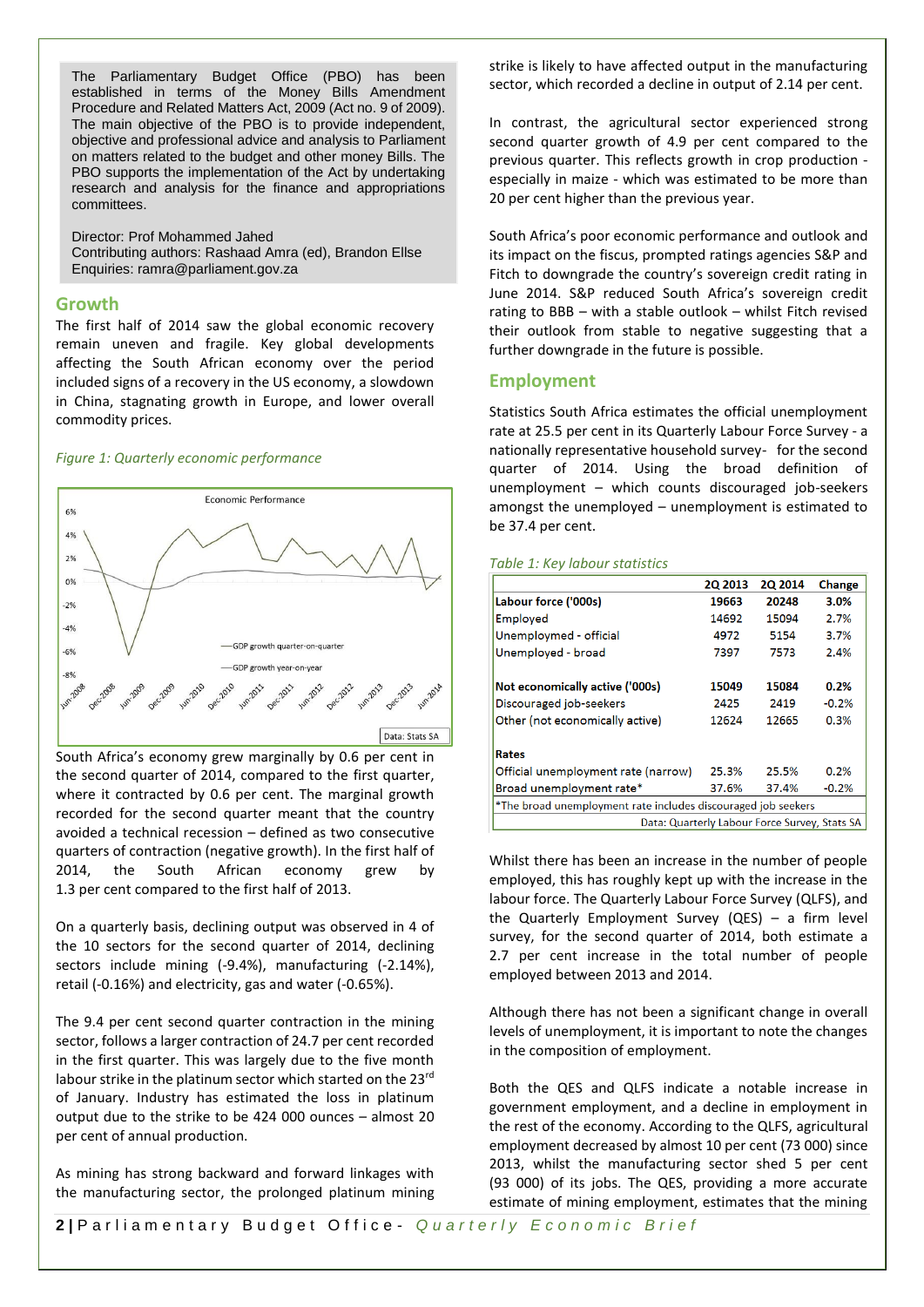sector shed 4 per cent of its employment (21 000 jobs) over the last year. In contrast, government employment (excluding SOEs) increased by 9.2 per cent (220 000 jobs).

#### *Figure 2: Contribution to employment*



Figure 2 above, using QES data, shows the actual number of people employed by general government compared to the rest of the economy since 2008. General government employment has grown by 24 per cent since 2008, at an average of 3.7 per cent a year, whilst the rest of the economy shed 4.5 per cent of jobs since 2008. According to the QES, general government's share of employment has grown from 25 per cent of total employment in 2008 to 30 per cent today. This indicates the country's increased reliance on the government, and therefore the fiscus, to maintain employment levels. This is a concern, especially in the context of South Africa's constrained fiscal environment.



Decomposing employment by province, Figure 3 above, shows the contribution of the nine provinces to total employment. Although roughly as populous as KwaZulu Natal and the Western Cape, Gauteng has twice as many employed people.

Figure 4 below shows the growth in employment levels per province since 2008 – the beginning of the financial crisis. It shows that 4 provinces, namely the Northern Cape, Free State, KwaZulu Natal and the North West have lost jobs over the past six years. The significant 9 per cent reduction in employment estimated for the Free State, was due to a

# fall in employment in the province's agriculture (18%) and manufacturing (30%) sectors.

*Figure 4: Growth in employment province*



Significant growth in employment levels were observed for Mpumalanga and Limpopo. However this is largely due to growth in government employment - 30% in Mpumalanga and 44% in Limpopo.

# **Inflation**

Inflation, as measured by the consumer price index (CPI), has breached the South African Reserve Bank's upper bound target of 6 per cent since March – peaking at 6.6 per cent in May – its highest level since July 2009. The high inflationary outcomes are driven by higher food and fuel prices, as well as pass-through effects from the relatively weaker Rand.





Expectations of rising inflation, combined with higher actual inflation, has prompted the South African Reserve Bank's Monetary Policy Committee (MPC) to hike the repo rate twice since the beginning of the year. In January, the MPC hiked the repo rate by 50 basis points to 5.5 per cent. The MPC cited the risk to inflation arising from a depreciating Rand as a result of both domestic and international factors. This included the US tapering of its policy of quantitative easing – which decreases demand for South African assets. The MPC also cited South Africa's poor economic outlook which places further pressure on the Rand. The MPC in August again hiked the Repo rate, this time by 25 basis points to 5.75 per cent. The MPC has stated that South Africa has entered "a moderate hiking cycle".